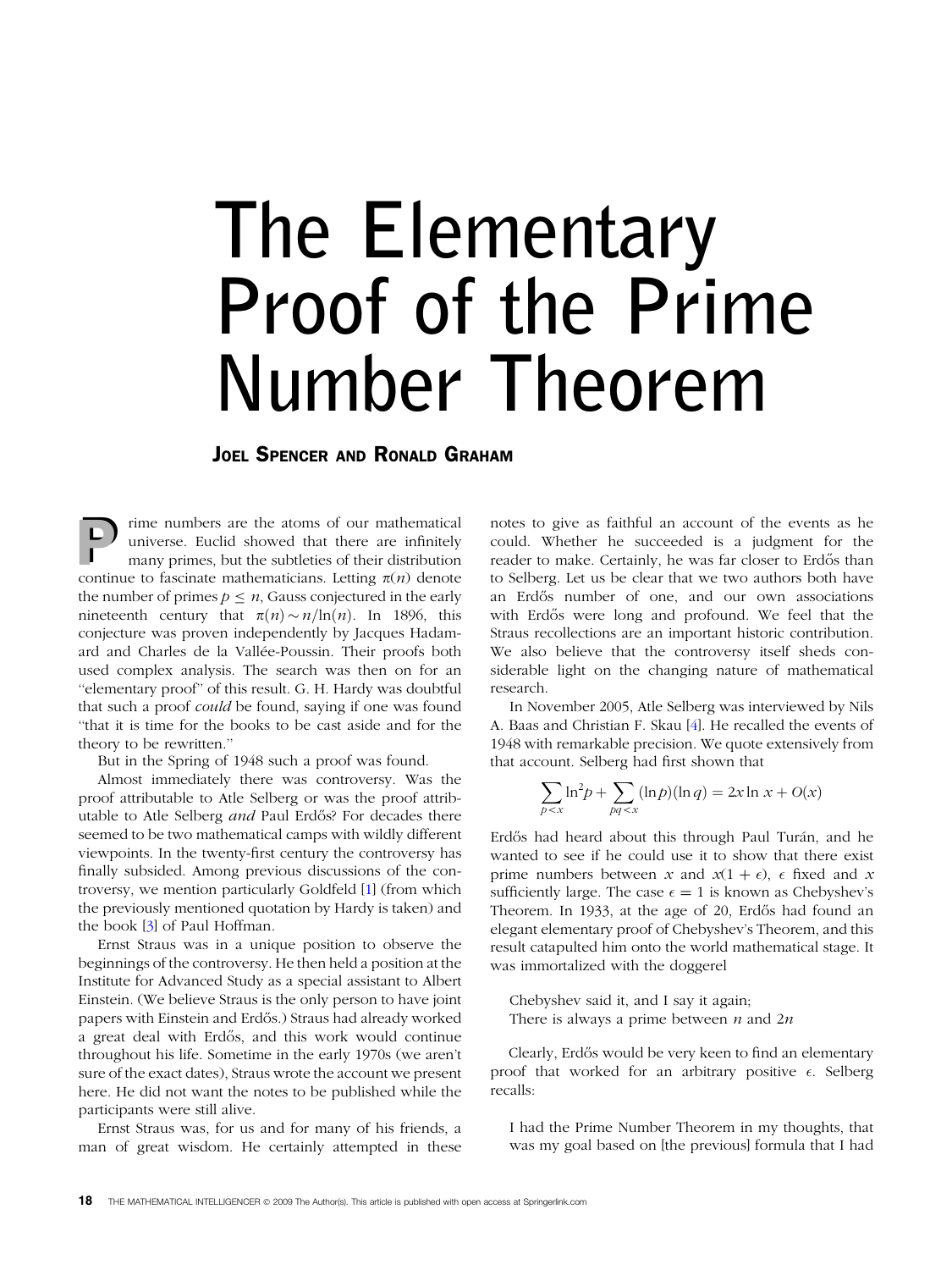obtained. I told [Erdős] that I did not mind that he try to do what he said he wanted to do, but I made some remarks that would discourage him.

Erdős succeeded in giving an elementary proof of the generalization of Cheybshev's Theorem to arbitray positive  $\epsilon$ . He showed some details of his proof to Selberg. Selberg continues:

So I told Erdős the next day that I could use his result to complete the proof, an elementary proof, of the Prime Number Theorem. [...] I really did not have in mind starting a collaboration with him.

At this point Selberg travelled to Syracuse where he was to take a position. This was the critical time. As Straus puts it, ''Alas, something had gone wrong.'' The relationship between Selberg and Erdős had soured, never fully to be repaired. This story of great mathematical discovery becomes all too human. Selberg writes:

I started to hear from different sources that they only mentioned Erdős's name in connection with the elementary proof of the Prime Number Theorem, so I wrote a letter to Erdős.

Selberg proposes that they publish separately.

[Erdős] answered that he reckoned we should do as Hardy and Littlewood. But we had never made any agreement. In fact, we had really not had any collaboration. It was entirely by chance that he became involved in this - it was not my intention that he should have access to these things.

Paul Erdős and Atle Selberg were both giants of twentieth century mathematics. They (Erdős 1913–1996, Selberg 1917–2007) were of the same mathematical generation.

.........................................................................



Figure I. Paul Erdős. 1962. Konrad Jacobs, photographer. Courtesy of the Archives of the Mathematisches Forschungsinstitut Oberwolfach.

.........................................................................



JOEL SPENCER is Professor of Mathematics and Computer Science at the Courant Institute (New York). His research centers on probabilistic methods (aka Erdős Magic) and probabilistic algorithms. He cofounded the journal Random Structures and Algorithms. He enjoys counting by nines with his grandson.

Courant Institute, New York, USA e-mail: spencer@courant.nyu.edu



RONALD LEWIS GRAHAM ''one of the principal architects of the rapid development worldwide of discrete mathematics in recent years,'' has held the presidencies of both The American Mathematical Society and the International Jugglers' Association, a feat that earned mention in Ripley's Believe It or Not. He is Irwin and Joan Jacobs Professor at the Department of Computer Science and Engineering of the University of California, San Diego (UCSD) and Chief Scientist at the California Institute for Telecommunication and Information Tech-

Department of Computer Science and Engineering University of California San Diego La Jolla, CA 92093-0404, USA e-mail: graham@ucsd.edu

nology. His Erdős number is  $1^{30}$ .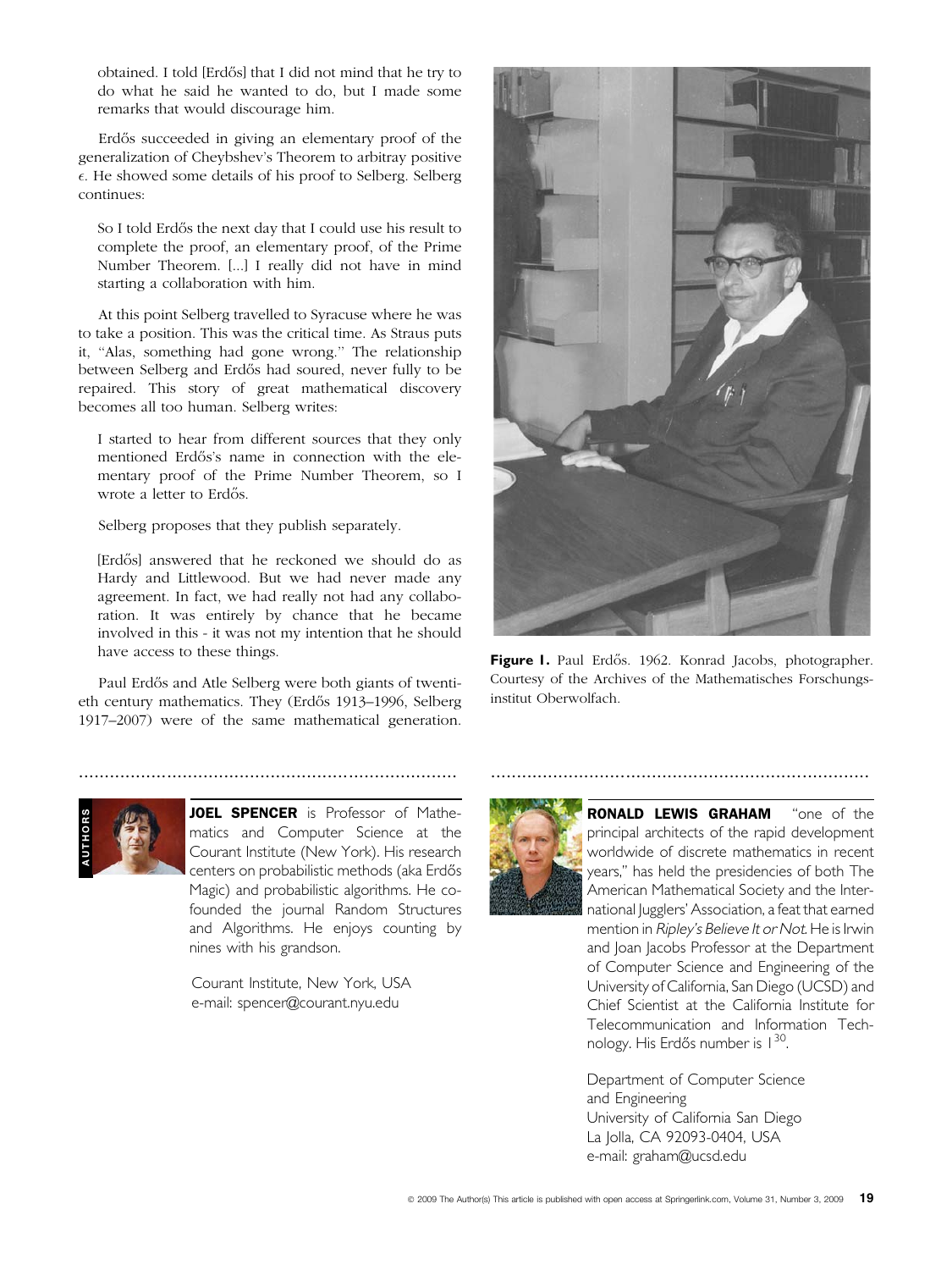

Figure 2. Atle Selberg, 1981. Hermann Landhoff, photographer. Courtesy of the Archives of the Institute for Advanced Study.

Both were prodigies. Erdős (so the stories go), at age five, realizing that 250 less than 100 is 150 below zero. Selberg, at age seven, showing that the difference between consecutive squares is an odd number. They were both winners of the prestigious Wolf Prize. But in (at least) two ways, however, their mathematical styles were antipodal.

For Paul Erdős, mathematics was a communal activity. Erdős had more coauthors, roughly five hundred by current counts, than any other mathematician in history. He constantly worked with a crowd of mathematicians surrounding him. For Atle Selberg, mathematical results were to be perfected in solitude and then to be brought forth. Nils Baas [\[5\]](#page-5-0) writes ''Selberg wanted to work on his own, penetrating the problems by his own and at his own pace.'' Selberg himself said, ''I must say that I have never had any thought of collaborating with anybody. I have one joint paper, and that was with Chowla, but I must say that it was Chowla that first came to me with a question.''

A deeper distinction is given in Tim Gower's beautiful essay ''The Two Cultures of Mathematics.'' He explains [[2](#page-5-0)]:

I mean the distinction between mathematicians who regard their central aim as being to solve problems, and those who are more concerned with building and

understanding theories. [...] If you are unsure to which class you belong then consider the following two statements.

- 1. The point of solving problems is to understand mathematics better.
- 2. The point of understanding mathematics is to become better able to solve problems

For Gowers, Erdős is the ideal member of the problemsolving group, who would select the second statement without hesitation. Selberg would naturally be placed in the theory-builder category. Gowers continues,

It is that the subjects that appeal to theory-builders are, at the moment, much more fashionable than the ones that appeal to problem-solvers. Moreover, mathematicians in the theory-building areas often regard what they are doing as the central core (Atiyah uses this exact phrase) of mathematics, with subjects such as combinatorics thought of as peripheral and not particularly relevant to the main aims of mathematics.

We agree about the dichotomy, but not the animosity. Indeed, Gower's own well-deserved acclaim (including his receiving of the Fields Medal) from the entire mathematical community points to a less adversarial relationship. But it does seem to be a fair assessment of the mathematical landscape circa 1948, when the controversy began. We close with the words of Ernst Straus [\[6\]](#page-5-0) himself, in a commemoration of Erdős's 70th birthday.

In our century, in which mathematics is so strongly dominated by "theory constructors" Erdős has remained the prince of problem solvers and the absolute monarch of problem posers. One of my friends - a great mathematician in his own right - complained to me that "Erdős" only gives us corollaries of the great metatheorems which remain unformulated in the back of his mind.'' I think there is much truth to that observation, but I don't agree that it would have been either feasible or desirable for Erdős to stop producing corollaries and to concentrate on the formulation of his metatheorems. In many ways Paul Erdős is the Euler of our times. Just as the "special" problems that Euler solved pointed the way to analytic and algebraic number theory, topology, combinatorics, function spaces, etc.; so the methods and results of Erdős's work already let us see the outline of great new disciplines, such as combinatorial and probabilistic number theory, combinatorial geometry, probabilistic and transfinite combinatorics and graph theory, as well as many more yet to arise from his ideas.

Straus noted that Einstein chose physics over mathematics because he feared that one would waste one's powers in pursuing the many beautiful and attractive questions of mathematics without finding the central questions. He goes on,

Erdős has consistently and successfully violated every one of Einstein's prescriptions. He has succumbed to the seduction of every beautiful problem he has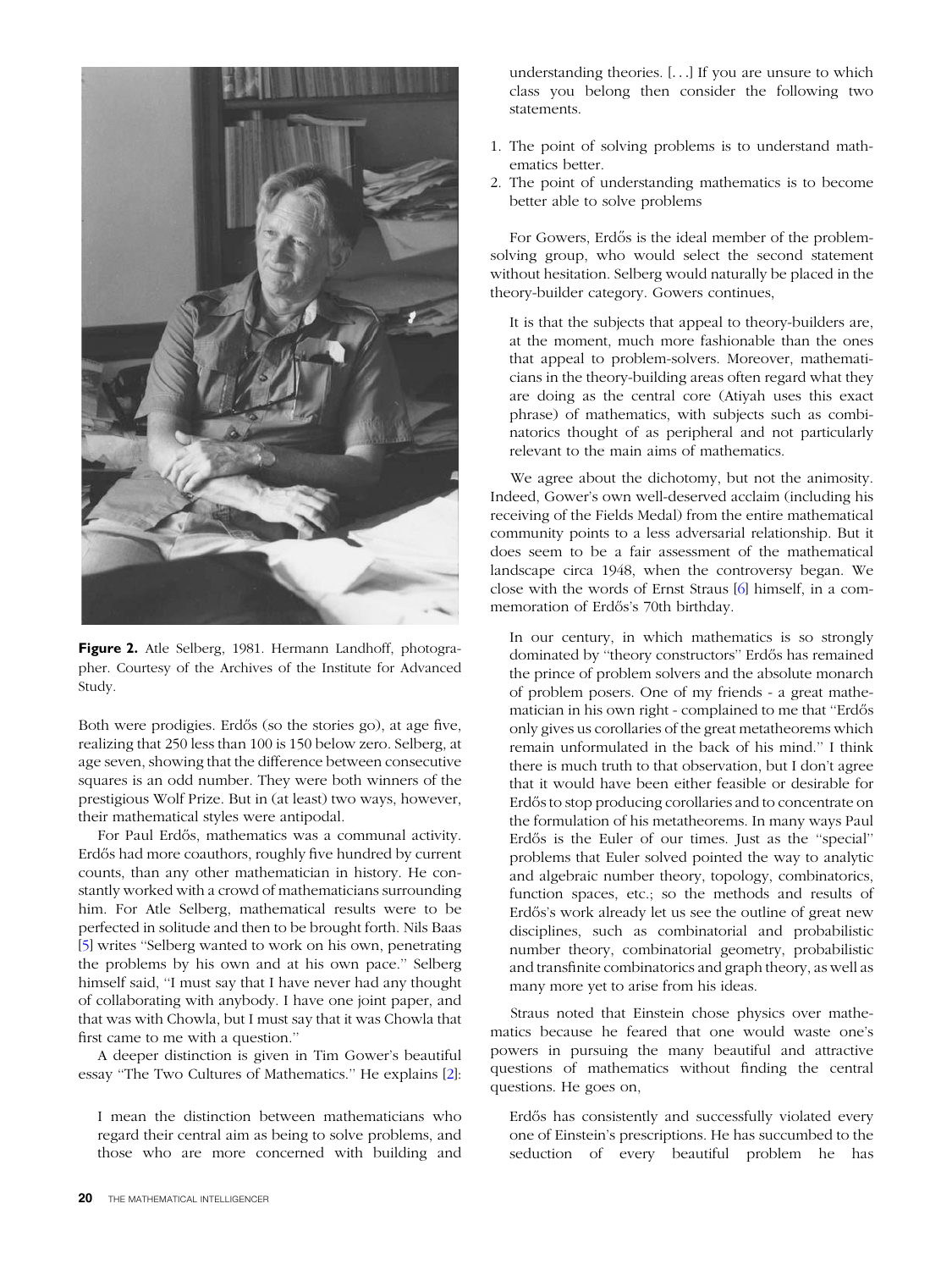encountered - and a great many have succumbed to him. This just proves to me that in the search for truth there is room for Don Juans like Erdős and Sir Galahads like Einstein.

To modify slightly, the twentieth century had room for Don Juans like Paul Erdős and Sir Galahads like Atle Selberg.

## A Note on the Controversy

### E. G. Straus

Winter and Spring of 1948 were an exciting time in number theory at Princeton. Siegel was back from Germany, such relatively recent arrivals as A. Selberg, S. Chowla, and Paul Turán were at the Institute. Most stimulating for me was the presence of my - by then already long-term friend - Paul Erdős, not only in Princeton, but for several months as a guest in my house. This led to a number of interesting and stimulating discussions, including the now celebrated and still unsettled Erdős-Straus conjecture:

$$
\frac{4}{n} = \frac{1}{x} + \frac{1}{y} + \frac{1}{z}
$$

has a solution in positive integers  $x$ ,  $y$ ,  $z$ , for all integers  $n>1$ .

Turán, who was eager to catch up with the mathematical developments that had occurred during the war, talked with Selberg about his sieve method and his now famous inequality. He tried to talk Selberg into providing a seminar, showing the power of his inequality by giving an elementary proof of Dirichlet's Theorem on primes in arithmetic progressions; but Selberg, who was busy with other research and was also looking for a permanent academic position, declined. He suggested that Turán present the seminar, using the notes he had made for himself from his conversations with Selberg (perhaps even including some of Selberg's own notes).

This Turán did for a small group of us, including Chowla, Erdős and myself and, I think one or two others that I cannot recall with certainty. After the lecture in which Turán completed the elementary proof of Dirichlet's Theorem, there followed a brief discussion of the unexpected power of Selberg's inequality. Erdős said, "I think that you can also derive  $p_{n+1}/p_n \rightarrow 1$  from this inequality. Some skepticism was expressed, also some question whether that result was more powerful than Dirichlet's theorem. In any case within an hour or two Erdős has discovered an ingenious derivation from Selberg's inequality. After presenting an outline of his proof to the Turán seminar group, Erdős met Selberg in the hall and told him that he could derive  $p_{n+1}/p_n \rightarrow 1$  from Selberg's inequality. In retrospect, I am sorry that I did not commit Selberg's response to memory, but I remember its import exactly. He said, ''You must have made a mistake, because with this result I can get an elementary proof of the Prime Number Theorem and I have convinced myself that my inequality is not powerful enough for that.''

With that, excitement immediately reached a fevered pitch. Erdős and Selberg checked and rechecked every step of their respective proofs, and by about 10:00 p.m. they had convinced one another that the proofs were correct. An impromptu lecture was arranged in Fuld Hall. Since my wife was coming in from New York and was to arrive at Princeton Junction after the last shuttle train, the whole group (of nearly 50 people) was kind enough to wait until midnight. Then Selberg and Erdős in succession produced their results. There appeared to me to be an atmosphere of great joy, even elation, in the room. Many of us, including myself, had the feeling of attending an important historic event.

When we got home, too excited to go to sleep, Erdős and I discussed for some time the best way to spread the word. We both realized that at that time Erdős was far better known than Selberg and – at least in Erdős' mind – the elementary proof was a direct outgrowth of Selberg's fundamental inequality, and Erdős' own contribution, although important, would not have been possible without that inequality. After lengthy discussion, we arrived at a formulation that Erdős used in the scores of postcards that he sent all over the world. I believe I remember the formulation verbatim ''Using a fundamental inequality of Atle Selberg, Selberg and I have succeeded in giving an elementary proof of the Prime Number Theorem.''

A second problem in Erdős' mind was how the results were to be published. We discussed this repeatedly with one another and with other mathematicians, and I can no longer say how much of it arose from Erdős, from myself, or from, say, Turán. However there was never any argument, just agreement that someone had made a good suggestion.

The result struck me as fair to all concerned. Erdős was to suggest that there would be back-to-back articles in the Annals. The first by Selberg alone, presenting his inequality and the derivation of Dirichlet's theorem from that inequality; the second jointly by Erdős and Selberg, presenting Erdős derivation of  $p_{n+1} \sim p_n$  from Selberg's inequality and Selberg's completion of the proof of the Prime Number Theorem.

Thus anyone interested would obtain a clear picture of the respective contributions.

Alas, something had gone wrong, and when Selberg returned from Syracuse – which institution was interested in him and where he gave a lecture – he was no longer willing to work with Erdős at all.

It has always been a source of great surprise and regret to me that two such superb minds and admirable human beings, whom I both consider my friends – although Erdős is clearly a much closer friend than Selberg – have come to a permanent parting over a joint achievement that had been born with so much joy and hope. I have described Erdős' part in the matter and I am convinced that he did nothing intentional to hurt Selberg. I have already hinted at what may have been the source of unintentional pain, Erdős was much better known, certainly among contemporary American mathematicians, and even the careful wording of the postcards may not have prevented recipients from passing on the news as: ''Have you heard what Erdős and some other guy have done?"

In fact I was told this story (I forget by whom), which may well not be true, but which illustrates my point: When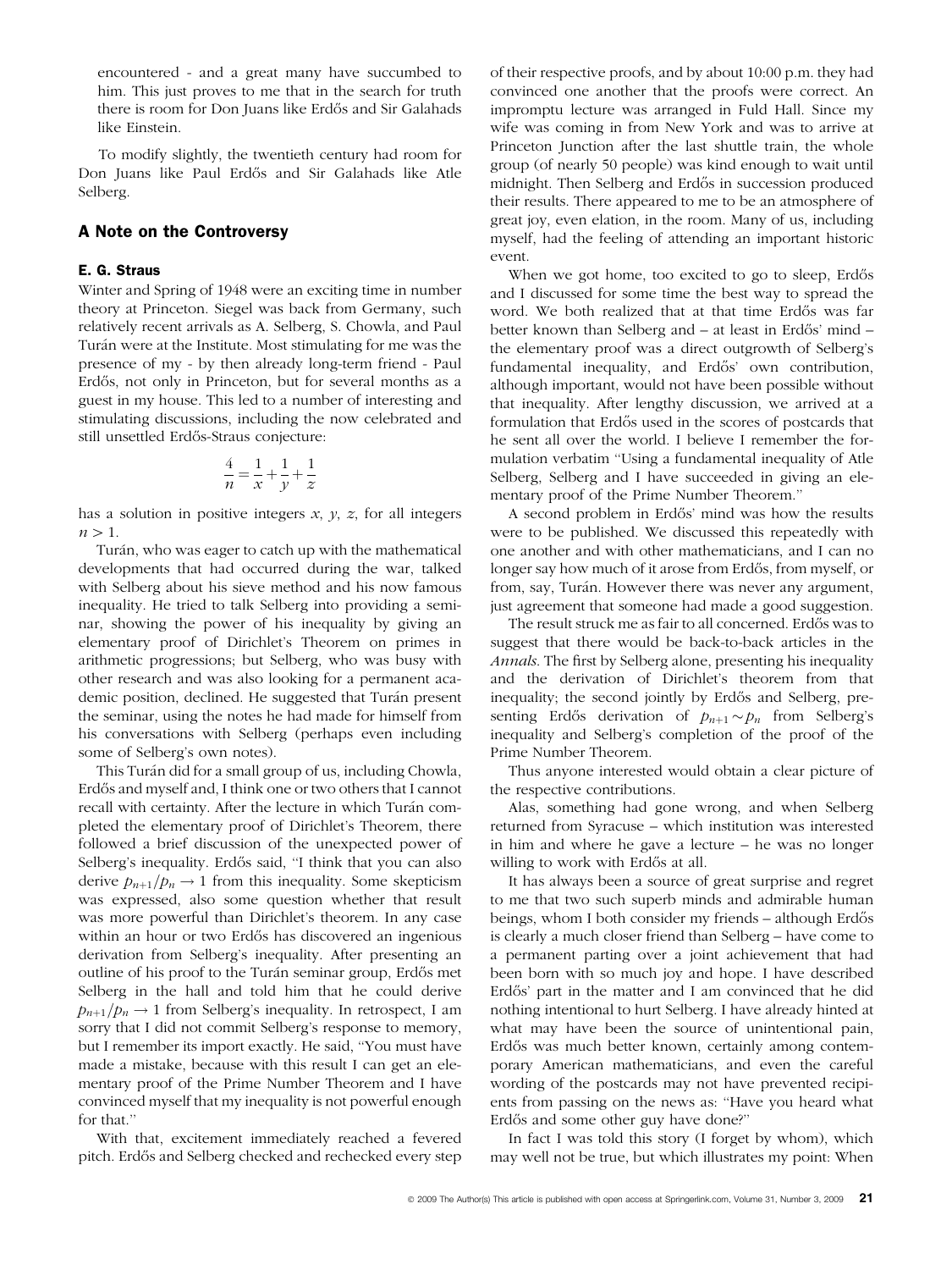## Ernst Straus

Ernst Straus was born in 1922 in Munich. In 1933, after the Nazi rise to power, the Straus family emigrated to Palestine. He studied at the Hebrew University in Jerusalem. In 1941 he entered graduate school at Columbia University. He was the assistant to Albert Einstein from October 1944 through August 1948. He received his Ph.D. in 1948 from Columbia under the direction of F. J. Murray. He then accepted a position at UCLA, which he kept until his death of a heart attack in 1983.

During his Princeton years, Straus was strongly influenced by E. Artin and C. L. Siegel, and his major mathematical interests shifted from relativity theory to number theory. Throughout his life, Straus's mathematical interests continued to expand enormously and came to include geometry, convexity, combinatorics, group theory, and linear algebra, among other things.

In a memorial issue,\* from which the above information is taken, Straus's colleagues, David Cantor, Basil Gordon, Al Hales, and Murray Schacher, add the following tribute:

Ernst Straus was not only a great mathematician, but also a great human being. [...] His brilliance and enormous erudition in both humanities and science made a deep impression on all who were fortunate enough to know him. [...] This intellectual power was combined with a deep and radiant humanity which made Ernst truly beloved by his colleagues,

Selberg arrived in Syracuse he was met by a faculty member with the greeting: ''Have you heard the exciting news of what Erdős and some Scandanavian mathematician have just done?''

In any case, Selberg was still in his twenties and perhaps not yet sure of the great position he would fill in the mathematics of the twentieth century. In my mind more blame attaches to the actions and inactions of the older mathematicians who should have worked to conciliate, but instead served to exacerbate the situation. In my opinion the chief culprit was Hermann Weyl, who held strong esthetic views about the work of both Erdős and Selberg. The mathematics of Erdős went very much against Weyl's grain. This jumping from one challenging problem to the next, without first ascertaining its importance in the scheme of things, repelled Weyl, so that he never recognized the deep and important insights accumulated by Erdős as if by accident. It was Weyl who had vetoed the renewal of Erdős' grant at the Institute in the 1930s, throwing Erdős on the support of friends who were themselves hard pressed by the depression.

Selberg on the other hand was a proud discovery of Weyl on his first tour of Europe after the war. I remember with some awe that after Selberg presented his beautiful result on the positive density of zeroes of the Zeta-function on the critical line in Weyl's seminar, Weyl stood up to



Ernst Straus, c. 1949, in housing at the Institute for Advanced Study. Photo courtesy of the Straus family.

students, and friends. [...] Men of such talent, uncompromising integrity, generosity, and gentleness are among the world's rarest and most precious treasures.

applaud – an event I have never seen before nor since in a mathematical seminar.

If one divides mathematicians – as I sometimes do for myself – into Euler types and Gauss types, then Erdős belongs to the former whereas Weyl and Selberg belong to the latter category.

It was Weyl who caused the Annals to reject Erdős' article and published only a version of Selberg that circumvented Erdős' contribution, without mentioning the vital part played by Erdős in the first elementary proof, or even in the discovery of the fact that such a proof was possible.

I think everyone of us who could have improved things and failed to do so has a share in the blame. Chowla was senior enough, but was probably too polite and deferential. Turán and I felt too closely associated with Erdős by longstanding friendships to be credible honest mediators. It may well be that nothing would have helped.

The elementary proof has so far not produced the exciting innovations in number theory that many of us expected to follow. So, what we witnessed in 1948, may in the course of time prove to have been a brilliant but somewhat incidental achievement without the historic significance it then appeared to have. My own inclination is to believe that it was the beginning of important new ideas not yet fully understood and that its importance will grow over the years.

<sup>\*</sup> Ernst G. Straus 1922–1983. Pacific J. Mathematics, vol. 118 (1985) v–vi.